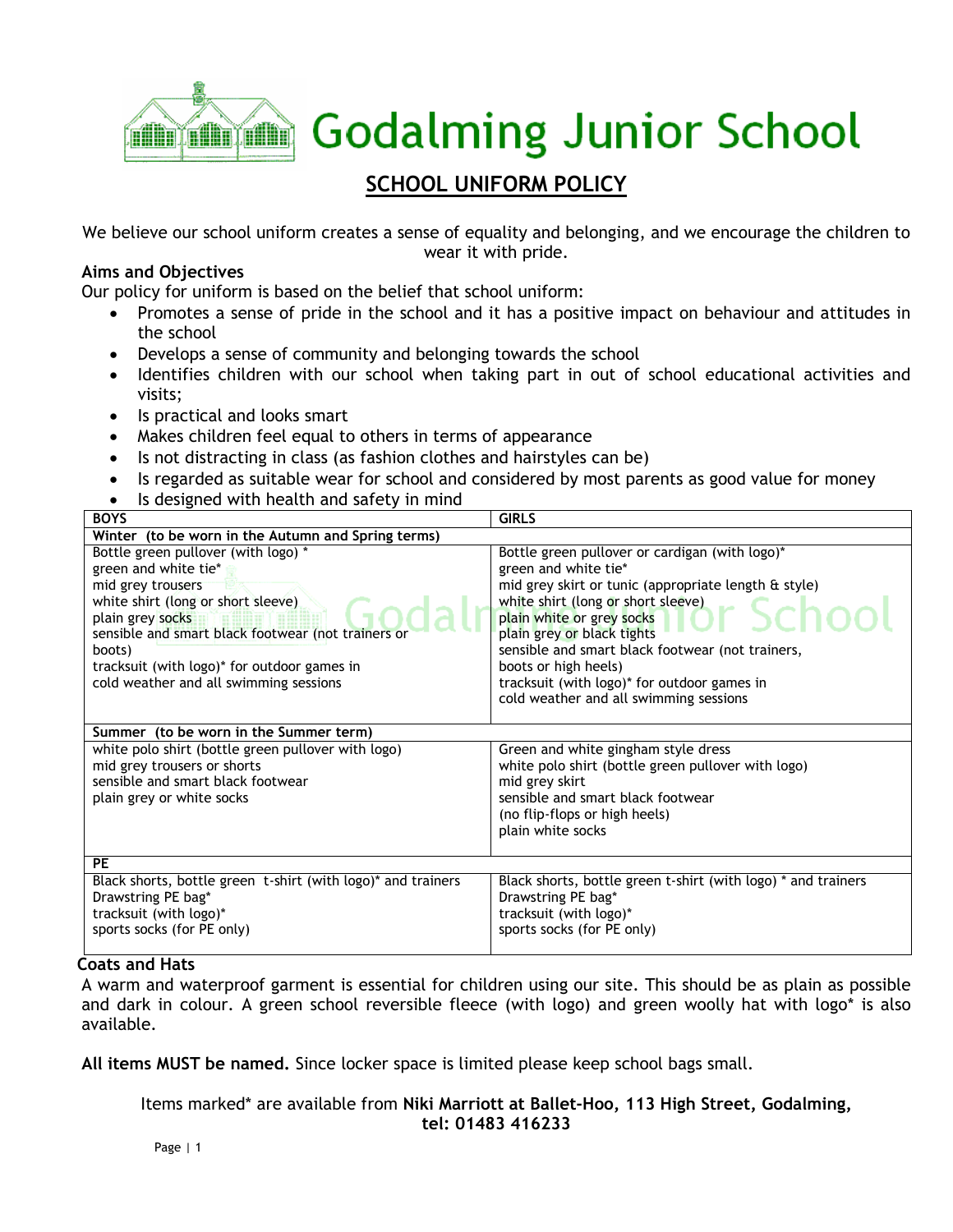## **Jewellery**

This may not be worn at school, except for stud earrings for those with pierced ears, which **must** be removed for PE lessons. Otherwise they will not be able to participate. Watches are also removed for PE and therefore must be named.

**We do ask that ear-piercing is carried out during the summer holidays as the children will not be able to access the full PE curriculum if earrings need to stay in.**

#### **Hair Styles**

Extreme haircuts or styles are not appropriate for school. Please ensure that children have something to tie up long hair.

#### **Lost Property**

Lost clothing and larger items are put into the black-lidded box on the playground (under the canopy). Small items are given to the office staff. At the end of each half term lost property will be returned (if named) or either sold as second-hand uniform or otherwise disposed of. The school cannot accept any responsibility for misplaced clothing but, if clothing is clearly marked/named, will make every effort to see lost items are returned

Children should come to school with an appropriate bag containing what they need for the day in the form of a shoulder bag or ruck sack.

#### **Role of the Headteacher and Governing Body**

The Headteacher:

- Implements and monitors the policy throughout the school community as part of the duty within maintenance of day-to-day discipline in the school
- Has overall responsibility for ensuring standards are maintained
- Is responsible for any disciplinary measures for failing to follow the uniform rules
- Issue letters to parents/carers as required.

The Governing Body:

- Should be receptive to any reasonable complaint from parents or carers concerning uniform, by handling it respectfully and considering fully the issues they raise
- Should aim to work with parents to arrive at a mutually acceptable outcome

#### **The Role of Staff**

The staff will:

 Dress appropriately; teachers, learning support assistants, office staff and support staff should set a good example in what they wear in line with the staff code of conduct

#### **The Role of Parents / Carers**

The parents will:

- Support the School Uniform Policy
- Ensure children come to school properly dressed and ready for their daily schoolwork every day
- Ensure all items of clothing are clearly named this helps lost items be easily identified and returned
- Parents and carers should raise any complaints about the school uniform by following the school complaints procedure.